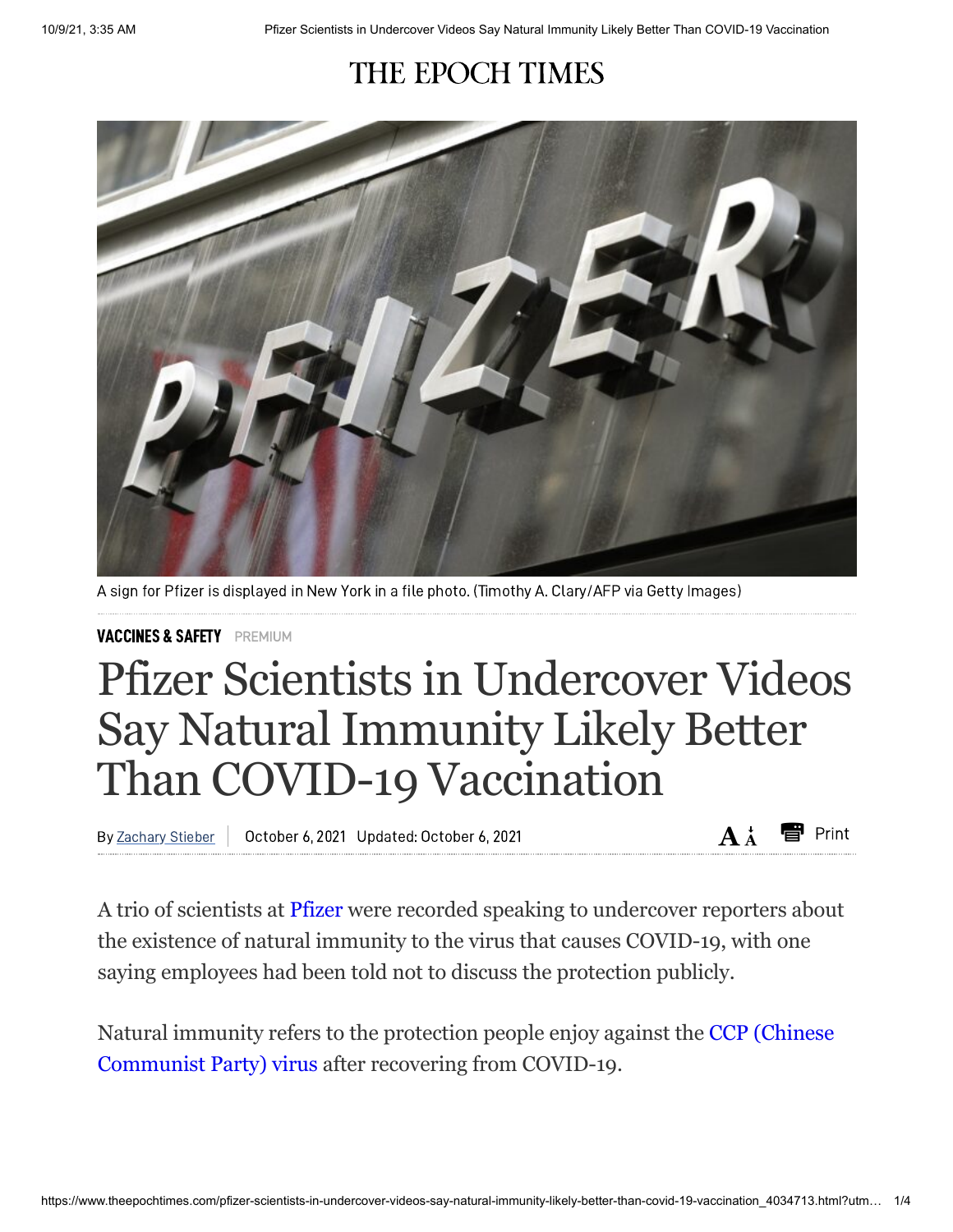10/9/21, 3:35 AM Pfizer Scientists in Undercover Videos Say Natural Immunity Likely Better Than COVID-19 Vaccination

"When somebody is naturally immune—like they got COVID—they probably have better, like not better, but more antibodies against the virus," said Nick Carl, one of the scientists.

"So your antibodies are probably better at that point than the vaccination," he added later.

Chris Croce, another scientist at Pfizer, told an undercover reporter that people are "probably more" protected by natural immunity when compared with vaccination.

"You're protected most likely for longer since there was a natural response," he said.

A third scientist who allegedly works for Pfizer, Rahul Khandke, said that employees have had to sit through many seminars where they're told that getting the company's vaccine is safer than getting COVID-19 and that they cannot discuss the differences in public.

"Logically though, if you have antibodies built up, you should be able to prove that you have those built up. I don't know, potentially that doesn't seem that crazy," he said.

The scientists were speaking to [undercover](https://www.projectveritas.com/news/pfizer-scientist-your-antibodies-are-probably-better-than-the-vaccination/) reporters from Project Veritas, a nonprofit reporting group.

Pfizer didn't return an email or a voicemail seeking comment.

The company produces the most-used COVID-19 vaccine in the United States. More than 230 million doses have been administered as of Oct. 5. The federal government buys COVID-19 vaccines from Pfizer, Moderna, and Johnson & Johnson and provides them for free to Americans who get them. The companies have locked in more than \$60 billion through 2022 and are [poised](https://www.theepochtimes.com/pfizer-biontech-and-moderna-poised-to-make-billions-on-covid-19-boosters_3948003.html) to make billions more on booster shots.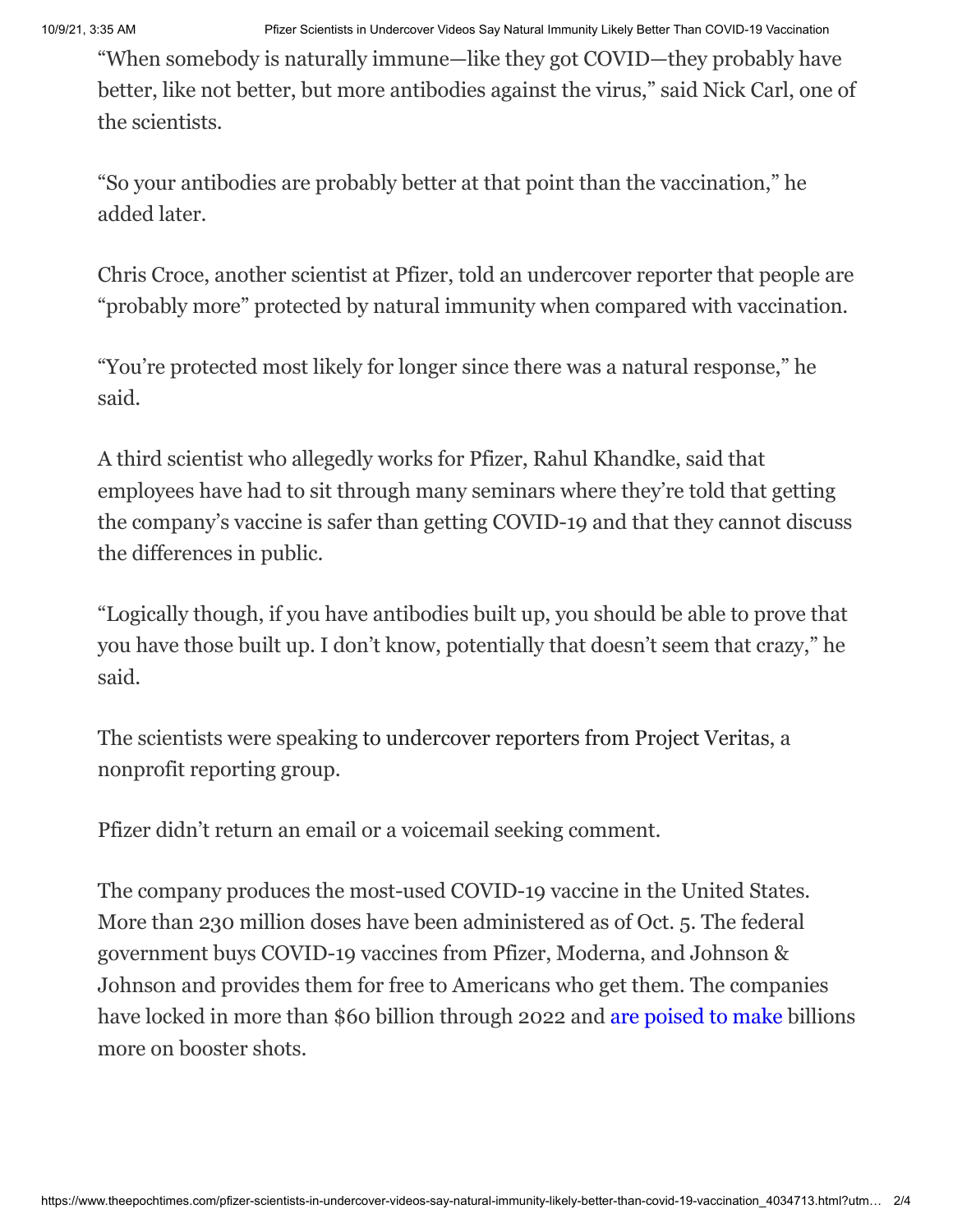

In this image from video, Nick Carl, a scientist at Pfizer, is seen in an undated undercover video recording. (Courtesy of Project Veritas)

More and more studies have been [published](https://www.theepochtimes.com/natural-immunity-longer-lasting-than-protection-from-covid-19-vaccines-dr-robert-malone_3983305.html) displaying the potency of natural immunity, particularly in certain groups. Some experts say the evidence shows that natural immunity is similar to or better than vaccination. But federal officials and some other experts say practically everybody should get a vaccine, regardless of prior infection. They argue that the vaccines boost protection bestowed by recovery.

Executives at vaccine makers like Pfizer rarely if ever discuss natural immunity.

Croce works for Pfizer as a vaccine research and development scientist, according to an archived version of his Twitter account, which was deleted after the Project Veritas videos were released.

"I'm #pfizerproud to be part of a company that understands that helping patients is about more than medicine, it's improving health literacy so that people don't need a medical degree or a thesaurus to make the right healthcare decisions," he wrote in one post.